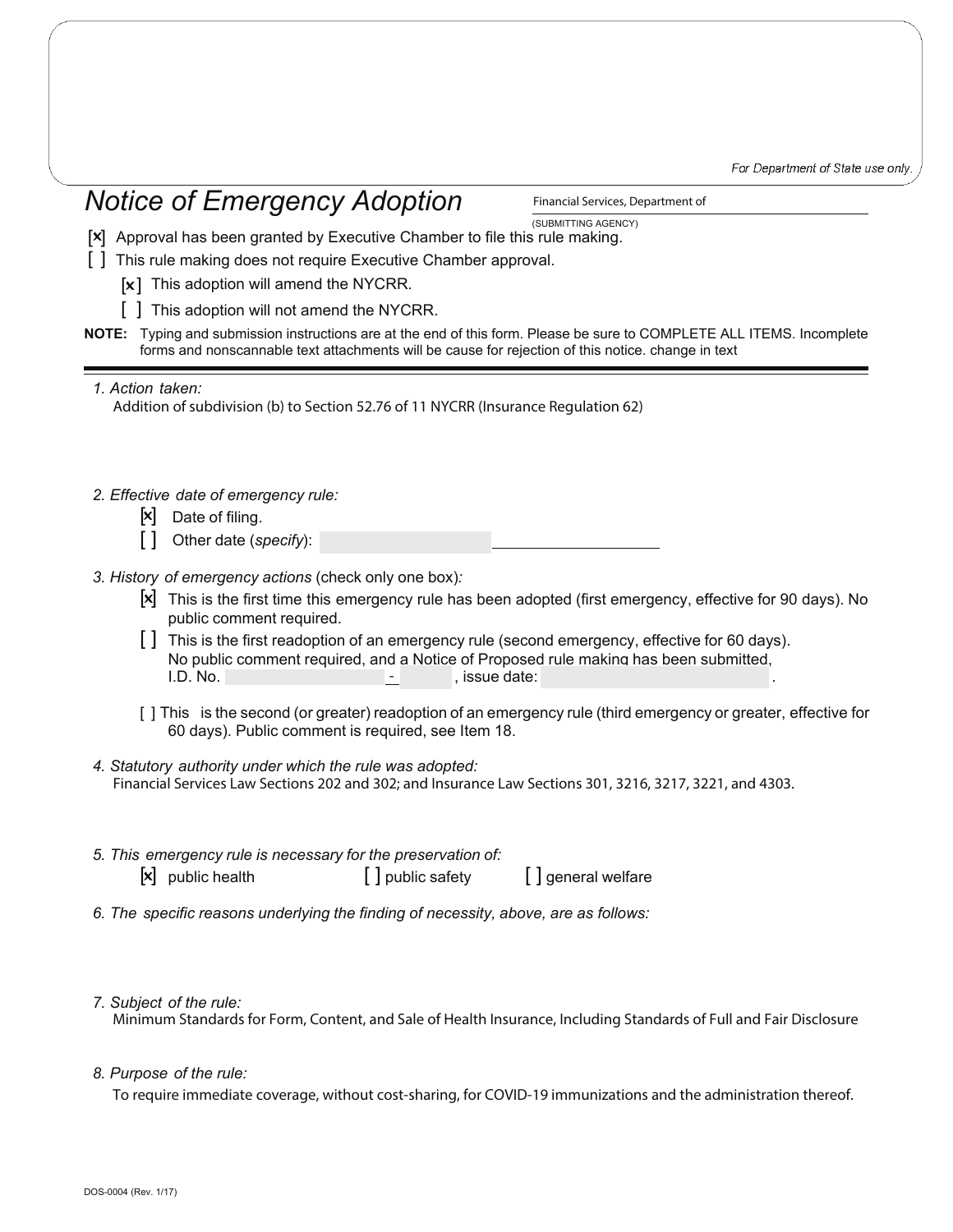- *9. Terms of rule* (SELECT A, B **or** C. Item D is required.)
	- A.  $[x]$  The full text of the rule is attached because it does not exceed 2,000 words.
	- B.  $\lceil$  | A summary of the rule is attached because the full text of the rule exceeds 2,000 words.

Full text is posted on the following State website. [Pursuant to SAPA §202(7)(d), provide sufficient information to enable the public to access the full text without extensive searching. For example, provide a URL or a title to either a webpage or a specific section of the website where the full text is posted]:

- C. [] Pursuant to SAPA §202(7)(b), the agency elects to print a description of the subject, purpose and substance of the rule as defined in SAPA §102(2)(a)(ii) [Rate Making]. Web posting of full text of such rule is not required [SAPA §202(1)(a)].
- D. Signed certification of adoption and full text of the rule are attached:
	- [x] Signed certification of adoption (scanned pdf).
	- [] Full text of the rule (MS Word).
- *10. Type of notice:* 
	- $[x]$  This notice is intended to serve only as an emergency adoption, to be valid for 90 days or less.
	- [] This notice is intended to serve only as a notice of emergency adoption; however, the agency intends to adopt the provisions of this emergency as a permanent rule, having submitted to the Department of State a notice of emergency/proposed or proposed rule making I.D. No. Issue of: .
	- [] This notice is intended to serve only as a notice of emergency adoption; however, the agency intends to submit a notice of proposed rule making in the future.
	- $\begin{bmatrix} 1 \end{bmatrix}$  The agency adopted the provisions of this emergency rule as a permanent rule, pursuant to SAPA section  $\begin{bmatrix} 202(6)(c) \end{bmatrix}$ , because the purposes of the emergency measure would be frustrated if subsequ procedures were required.
- *11. Emergency expiration date* (A first emergency rule is effective and enforceable for up to 90 days from the **date of filing**. Second and subsequent emergency rules are effective and enforceable for up to 60 days from their **date of filing** UNLESS the agency specifies an earlier date). This rule expires:
	- $\mathbf{\mathbf{\times}}$  90 days after filing
	- 60 days after filing
	- [] Other (*specify date*):
	- **A notice of proposed rule making must be published to adopt this rule permanently and** *before* **a first emergency rule can be readopted.**
- *12. The text of the final rule and any required statements and analyses may be obtained from:*

| Agency contact Colleen Rumsey |                                              |                                  |  |  |  |
|-------------------------------|----------------------------------------------|----------------------------------|--|--|--|
|                               | Agency name Department of Financial Services |                                  |  |  |  |
|                               | Office address One Commerce Plaza            |                                  |  |  |  |
|                               | Albany, NY 12257                             |                                  |  |  |  |
|                               | Telephone (518) 474-0154                     | E-mail Colleen.Rumsey@dfs.ny.gov |  |  |  |

- *13. Additional matter required by statute:* 
	- [] YES (include below material required by statute).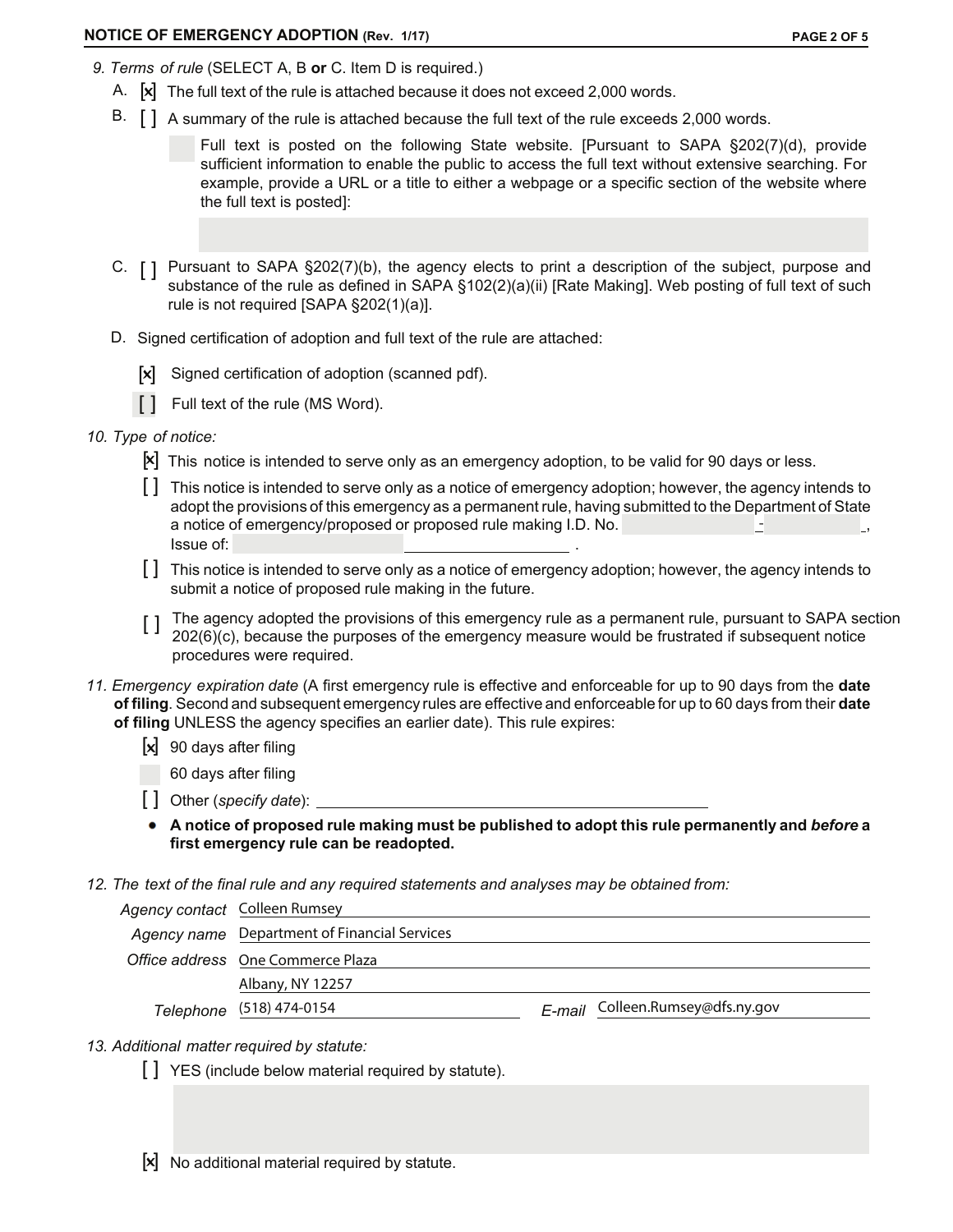#### *14. Regulatory Impact Statement (RIS)*

(SELECT AND COMPLETE ONE; ALL ATTACHMENTS MUST BE 2,000 WORDS OR LESS)

- A. The attached RIS contains:
	- $\vert \mathbf{A} \vert$  the full text of the RIS.
	- [ ] a summary of the RIS.

Full text is posted on the following State website. [Pursuant to SAPA §202(7)(d), provide sufficient information to enable the public to access the full text without extensive searching. For example, provide a URL or a title to either a webpage or a specific section of the website where the full text is posted]:

| a consolidated RIS, because this rule is one of a series of closely related and simultaneously proposed rules or is virtually identical to rules proposed during the same year.

### B. An RIS is **not** attached:

- I.D. No.: in the same state of  $\sim$  ; issue date: [ ] because this rule is subject to a consolidated RIS printed in the *Register* under
- [] because this rule is exempt, as defined in SAPA §102(2)(a)(ii) [Rate Making].
- [] but will be published in the *Register* within 30 days of the rule's effective date.
- C. [] A **statement is attached** claiming exemption pursuant to SAPA §202-a (technical amendment).
- *15. Regulatory Flexibility Analysis (RFA) for small businesses and local governments* (SELECT AND COMPLETE ONE; ALL ATTACHMENTS MUST BE 2,000 WORDS OR LESS)
	- A. The attached RFA contains:
		- $\mathbf{\hat{x}}$  the full text of the RFA.
		- [] a summary of the RFA.

Full text is posted on the following State website. [Pursuant to SAPA §202(7)(d), provide sufficient information to enable the public to access the full text without extensive searching. For example, provide a URL or a title to either a webpage or a specific section of the website where the full text is posted]:

- [] a consolidated RFA, because this rule is one of a series of closely related rules.
- B. [] A **statement is attached** explaining why a RFA is not required. This statement is in scanner format and explains the agency's finding that the rule will not impose any adverse economic impact or reporting, recordkeeping or other compliance requirements on small businesses or local governments and the reason(s) upon which the finding was made, including any measures used to determine that the rule will not impose such adverse economic impacts or compliance requirements.
- C. A RFA is **not** attached:
	- [] because this rule is subject to a consolidated RFA printed in the *Register* under I.D. No.: **implementary in the contract of the contract of the contract of the contract of the contract of the contract of the contract of the contract of the contract of the contract of the contract of the contract of the**
	- [] because this rule is exempt, as defined in SAPA §102(2)(a)(ii) [Rate Making].
	- [] but will be published in the *Register* within 30 days of the rule's effective date.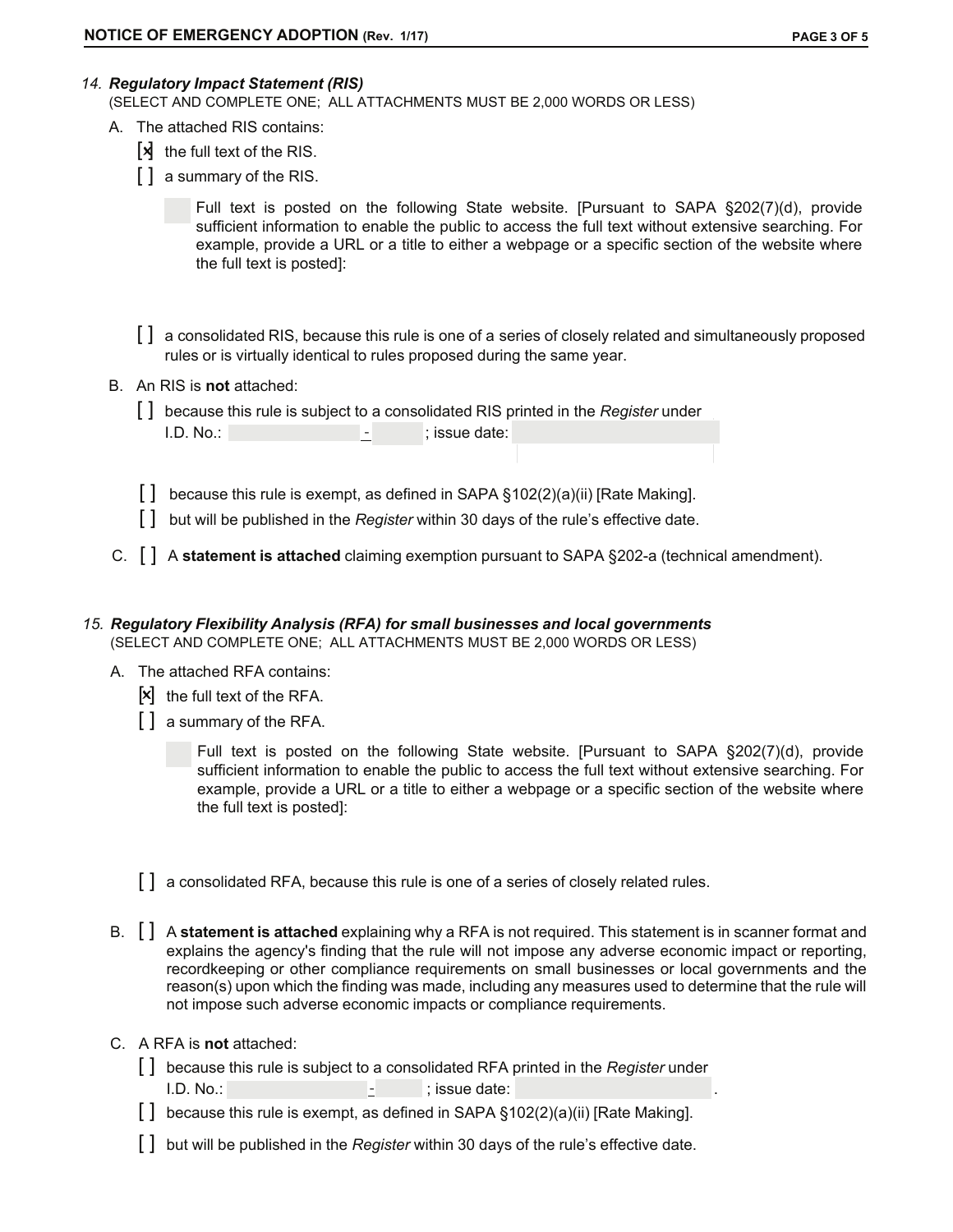# *16. Rural Area Flexibility Analysis (RAFA)*

(SELECT AND COMPLETE ONE; ALL ATTACHMENTS MUST BE 2,000 WORDS OR LESS)

- A. The attached RAFA contains:
	- $\mathbf{\hat{X}}$  the full text of the RAFA.
	- [] a summary of the RAFA.
		- Full text is posted on the following State website. [Pursuant to SAPA §202(7)(d), provide sufficient information to enable the public to access the full text without extensive searching. For example, provide a URL or a title to either a webpage or a specific section of the website where the full text is posted]:
	- [] a consolidated RAFA, because this rule is one of a series of closely related rules.
- B. [] A **statement is attached** explaining why a RAFA is not required. This statement is in scanner format and explains the agency's finding that the rule will not impose any adverse impact on rural areas or reporting, recordkeeping or other compliance requirements on public or private entities in rural areas and the reason(s) upon which the finding was made, including what measures were used to determine that the rule will not impose such adverse impact or compliance requirements.
- C. A RAFA is **not** attached:
	- ; issue date: . [] because this rule is subject to a consolidated RAFA printed in the *Register* under  $I.D. No.:$
	- $\lceil \cdot \rceil$  because this rule is exempt, as defined in SAPA §102(2)(a)(ii) [Rate Making].
	- [] but will be published in the *Register* within 30 days of the rule's effective date.

# *17. Job Impact Statement (JIS)*

(SELECT AND COMPLETE ONE; ALL ATTACHMENTS MUST BE 2,000 WORDS OR LESS)

- A. The attached JIS contains:
	- $\vert \vert$  the full text of the JIS.
	- [] a summary of the JIS.
		- Full text is posted on the following State website. [Pursuant to SAPA §202(7)(d), provide [] sufficient information to enable the public to access the full text without extensive searching. For example, provide a URL or a title to either a webpage or a specific section of the website where the full text is posted]:
	- [] a consolidated JIS, because this rule is one of a series of closely related rules.
- B. **[x]** A **statement is attached** explaining why a JIS is not required. This statement is in scanner format and explains the agency's finding that the rule will not have a substantial adverse impact on jobs and employment opportunities (as apparent from its nature and purpose) and will have a positive impact or no impact on jobs and employment opportunities; except when it is evident from the subject matter of the rule that it could only have a positive impact or no impact on jobs and employment opportunities, the statement shall include a summary of the information and methodology underlying that determination.
	- [] A JIS/Request for Assistance [SAPA §201-a(2)(c)] is attached.
- C. A JIS is **not attached** :
	- [] because this rule is subject to a consolidated JIS printed in the *Register* under I.D. No.:  $\qquad \qquad$  ; issue date:
	- [ ] because this rule is exempt, as defined in SAPA  $\S102(2)(a)(ii)$  [Rate Making].
	- [] because this rule is submitted by the State Comptroller or Attorney General.
	- [] but will be published in the *Register* within 30 days of the rule's effective date.
- *18. Assessment of Public Comment*—required for second or subsequent readoptions (check applicable box).
	- [] An assessment of public comment is attached (less than 2,000 words).
	- [] An assessment of public comment is not attached because the rule is within the definition of SAPA §102 (2)(a)(ii) [Rate Making].
	- [] The agency received no public comment since publication of the last assessment of public comment.
	- [] The agency received no public comment.